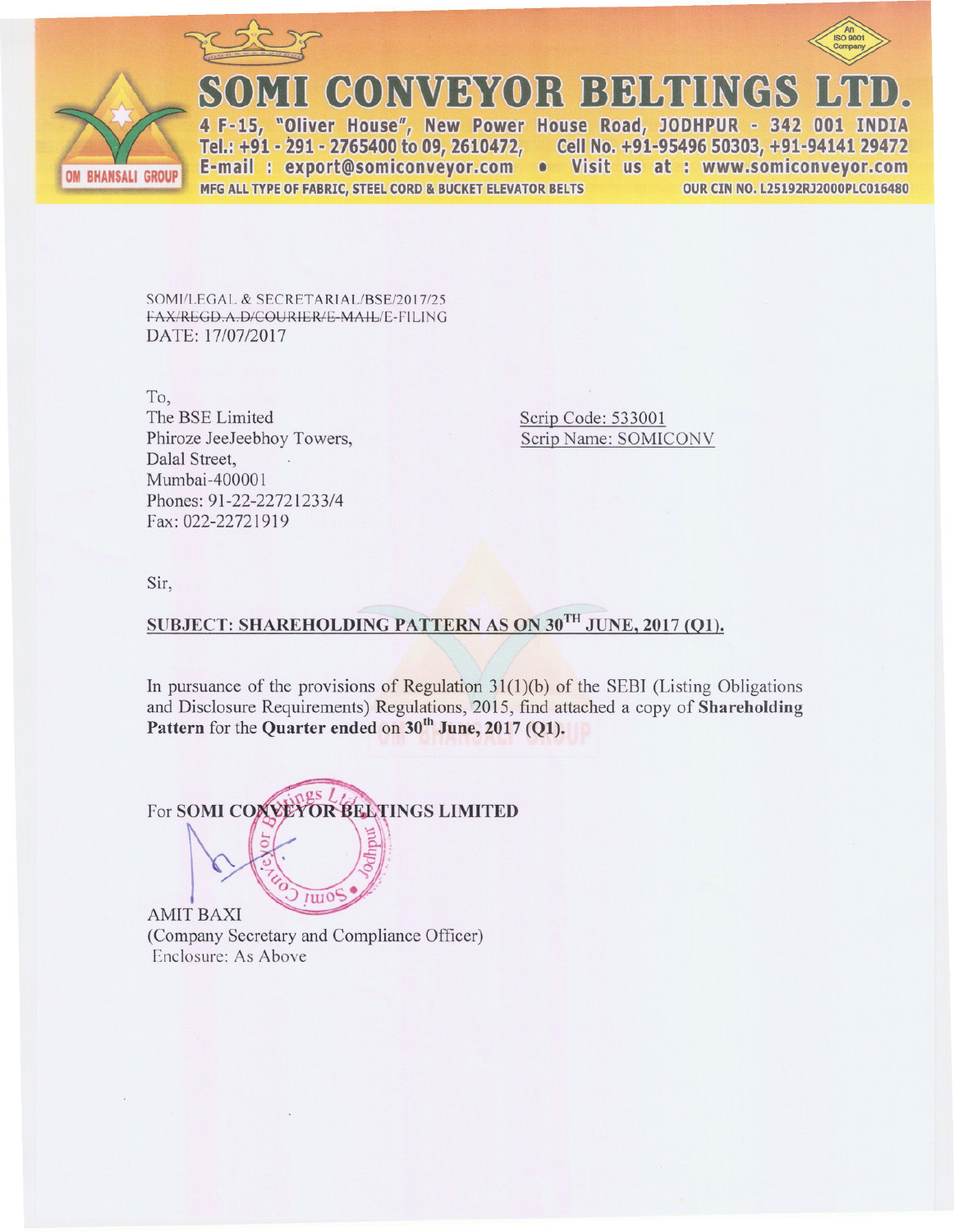## General information about

| General information about company                                                          |                            |  |  |  |  |  |  |
|--------------------------------------------------------------------------------------------|----------------------------|--|--|--|--|--|--|
| Scrip code                                                                                 | 533001                     |  |  |  |  |  |  |
| Name of the company                                                                        | SOMI CONVEYOR BELTINGS LTD |  |  |  |  |  |  |
| Whether company is SME                                                                     | N <sub>0</sub>             |  |  |  |  |  |  |
| Class of Security                                                                          | <b>Equity Shares</b>       |  |  |  |  |  |  |
| Type of report                                                                             | Ouarterly                  |  |  |  |  |  |  |
| Quarter Ended / Half year ended/Date of Report (For Prelisting / Allotment)                | 30-06-2017                 |  |  |  |  |  |  |
| Date of allotment / extinguishment (in case Capital Restructuring selected) / Listing Date |                            |  |  |  |  |  |  |
| Shareholding pattern filed under                                                           | Regulation $31(1)(b)$      |  |  |  |  |  |  |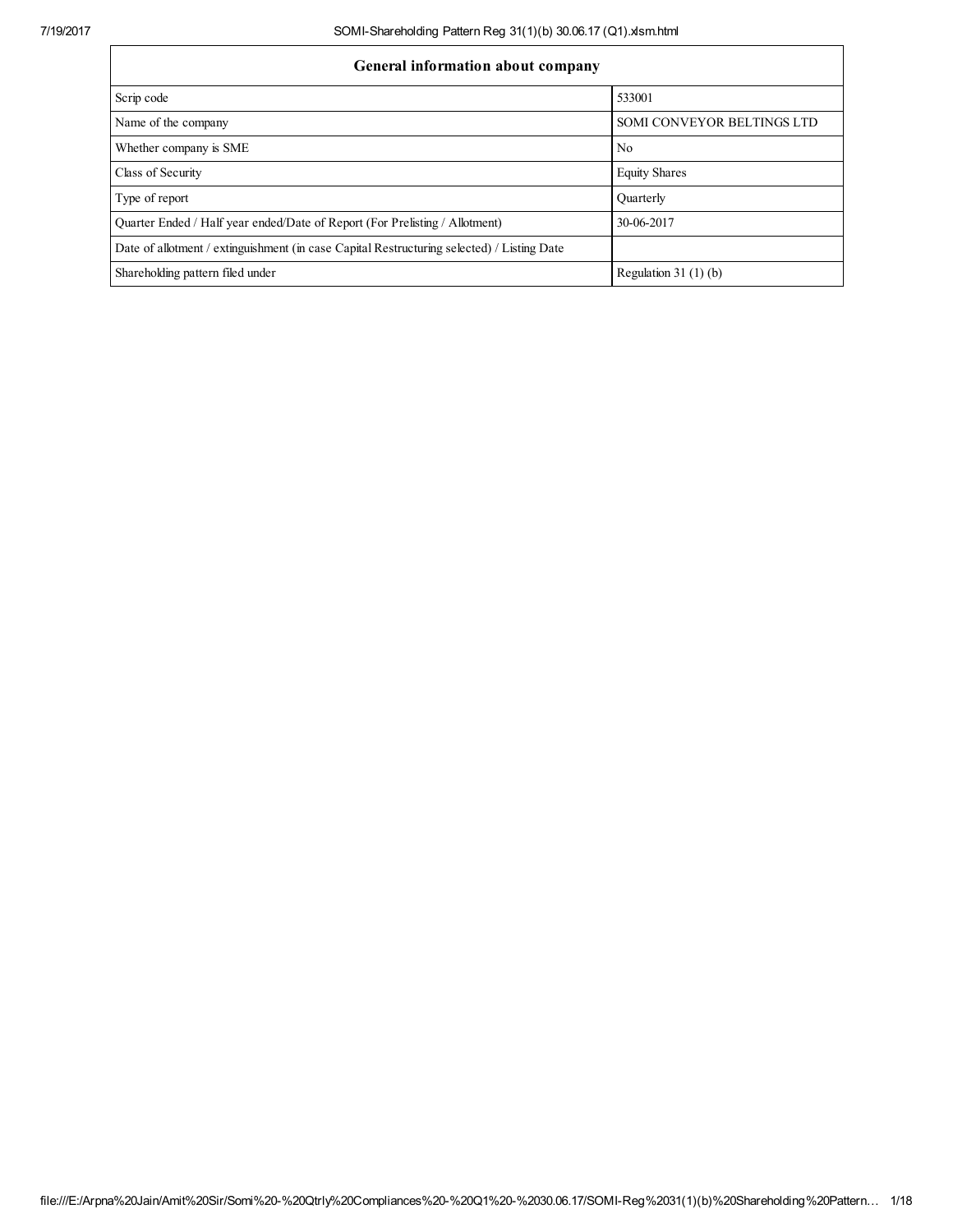| Sr. No. | Particular                                                                             | Yes/No |
|---------|----------------------------------------------------------------------------------------|--------|
|         | Whether the Listed Entity has issued any partly paid up shares?                        | No.    |
| 2       | Whether the Listed Entity has issued any Convertible Securities?                       | No.    |
|         | Whether the Listed Entity has issued any Warrants?                                     | No.    |
|         | Whether the Listed Entity has any shares against which depository receipts are issued? | No.    |
|         | Whether the Listed Entity has any shares in locked-in?                                 | No.    |
| 6       | Whether any shares held by promoters are pledge or otherwise encumbered?               | No     |
|         | Whether company has equity shares with differential voting rights?                     | No.    |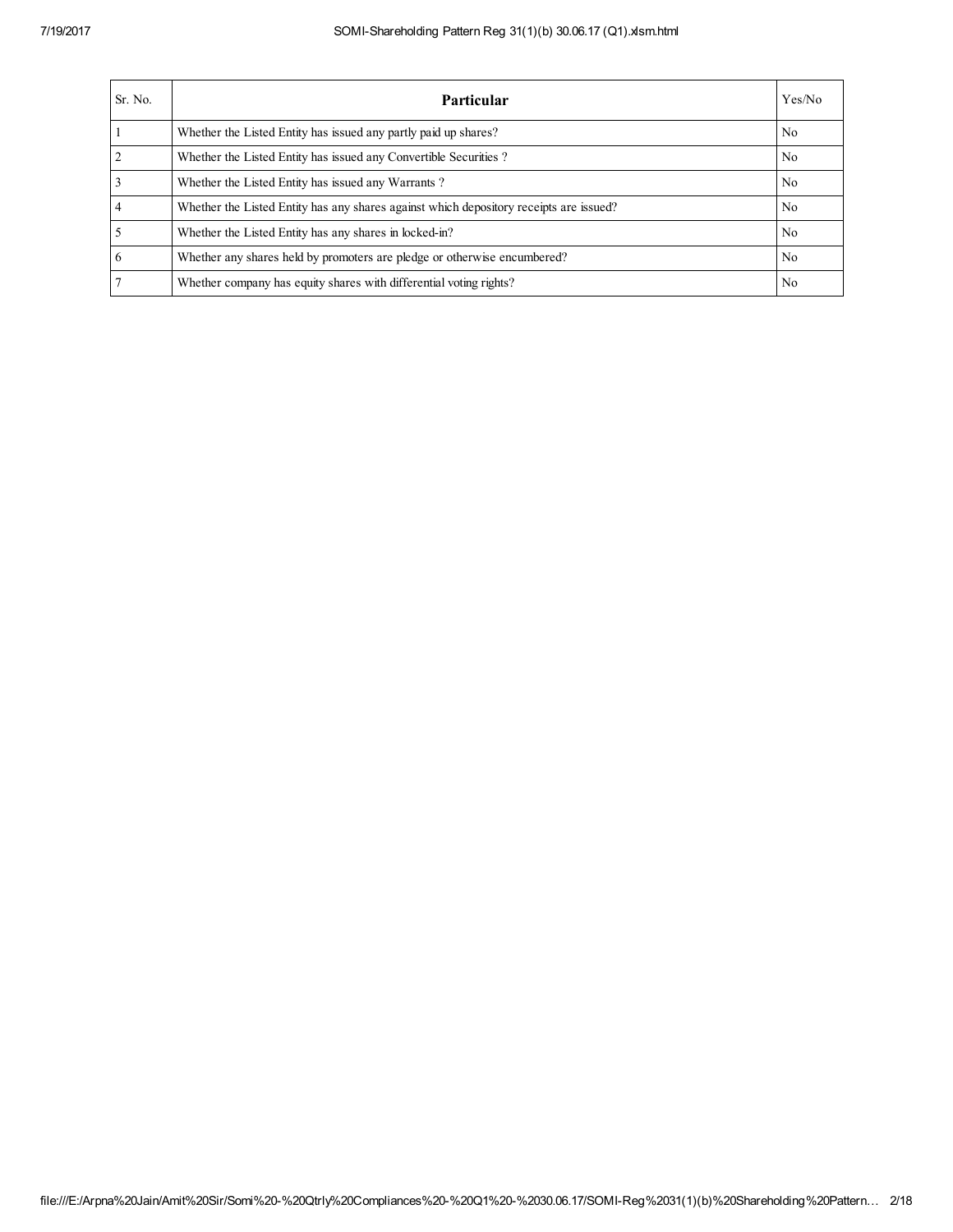Г

٦

|                 | Table I - Summary Statement holding of specified securities |                                                                                                                                |                      |                             |                          |                                                                                                                    |                           |                                                                  |  |          |       |
|-----------------|-------------------------------------------------------------|--------------------------------------------------------------------------------------------------------------------------------|----------------------|-----------------------------|--------------------------|--------------------------------------------------------------------------------------------------------------------|---------------------------|------------------------------------------------------------------|--|----------|-------|
|                 | Category                                                    | Nos. Of                                                                                                                        | No. of<br>fully paid | No. Of<br>Partly<br>paid-up | No. Of<br>shares         | Shareholding as a<br>Total nos.<br>% of total no. of<br>shares<br>shares (calculated<br>held (VII)<br>as per SCRR, |                           | Number of Voting Rights held in each<br>class of securities (IX) |  |          |       |
| Category<br>(I) | of<br>shareholder                                           | shareholders                                                                                                                   | up equity            | equity                      | underlying<br>Depository |                                                                                                                    | No of Voting (XIV) Rights |                                                                  |  | Total as |       |
|                 | (II)                                                        | (III)<br>shares<br>shares<br>$= (IV) +$<br>Receipts<br>held<br>held $(IV)$<br>$(V)$ + $(VI)$<br>% of $(A+B+C2)$<br>(VI)<br>(V) | 1957) (VIII) As a    | Class eg:<br>X              | Class<br>eg:y            | Total                                                                                                              | a % of<br>$(A+B+C)$       |                                                                  |  |          |       |
| (A)             | Promoter<br>&<br>Promoter<br>Group                          | 7                                                                                                                              | 6955787              |                             |                          | 6955787                                                                                                            | 59.05                     | 6955787                                                          |  | 6955787  | 59.05 |
| (B)             | Public                                                      | 2765                                                                                                                           | 4823869              |                             |                          | 4823869                                                                                                            | 40.95                     | 4823869                                                          |  | 4823869  | 40.95 |
| (C)             | Non<br>Promoter-<br>Non Public                              |                                                                                                                                |                      |                             |                          |                                                                                                                    |                           |                                                                  |  |          |       |
| (C1)            | <b>Shares</b><br>underlying<br><b>DRs</b>                   |                                                                                                                                |                      |                             |                          |                                                                                                                    |                           |                                                                  |  |          |       |
| (C2)            | Shares held<br>by<br>Employee<br>Trusts                     |                                                                                                                                |                      |                             |                          |                                                                                                                    |                           |                                                                  |  |          |       |
|                 | Total                                                       | 2772                                                                                                                           | 11779656             |                             |                          | 11779656                                                                                                           | 100                       | 11779656                                                         |  | 11779656 | 100   |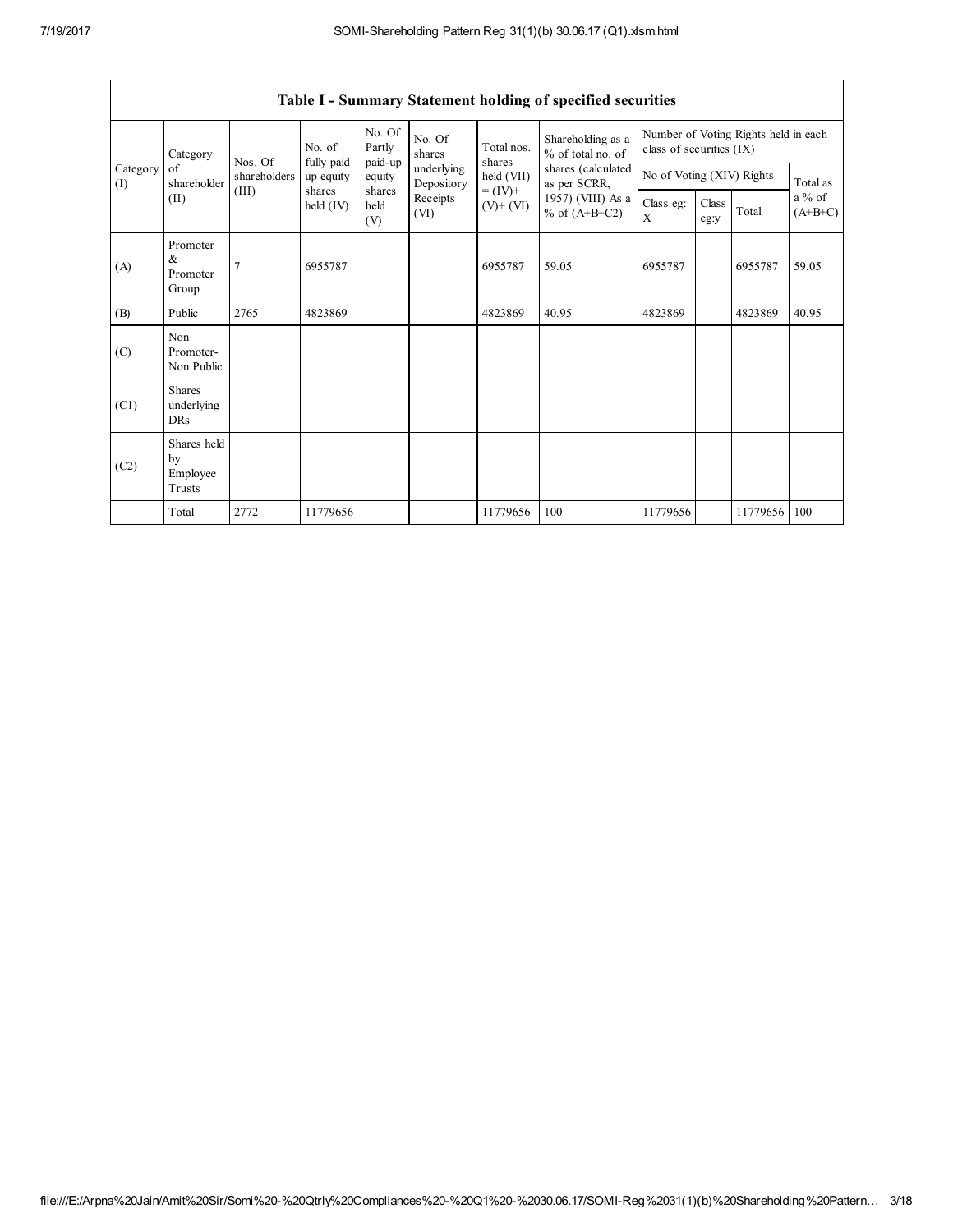|          | Table I - Summary Statement holding of specified securities |                                                                  |                                    |                                                                                                                                                                                                                                    |                                                         |                                        |                                                         |                                                                               |                                                         |                                       |
|----------|-------------------------------------------------------------|------------------------------------------------------------------|------------------------------------|------------------------------------------------------------------------------------------------------------------------------------------------------------------------------------------------------------------------------------|---------------------------------------------------------|----------------------------------------|---------------------------------------------------------|-------------------------------------------------------------------------------|---------------------------------------------------------|---------------------------------------|
| Category | Category<br>of                                              | No. Of<br>No. of<br><b>Shares</b><br><b>Shares</b><br>Underlying | Underlying                         | No. Of Shares<br>Shareholding, as a %<br>Underlying<br>Outstanding<br>convertible<br>as a percentage of diluted<br>securities and<br>share capital) (XI)=<br>No. Of<br>$(VII)+(X)$ As a % of<br>Warrants (Xi)<br>$(A+B+C2)$<br>(a) | assuming full conversion<br>of convertible securities ( | Number of<br>Locked in<br>shares (XII) |                                                         | Number of<br><b>Shares</b><br>pledged or<br>otherwise<br>encumbered<br>(XIII) |                                                         | Number of<br>equity shares<br>held in |
| (I)      | shareholder<br>(II)                                         | Outstanding<br>convertible<br>securities<br>(X)                  | Outstanding<br>Warrants<br>$(X_i)$ |                                                                                                                                                                                                                                    |                                                         | N <sub>0</sub><br>(a)                  | As a<br>$%$ of<br>total<br><b>Shares</b><br>held<br>(b) | No.<br>(a)                                                                    | As a<br>$%$ of<br>total<br><b>Shares</b><br>held<br>(b) | dematerialized<br>form $(XIV)$        |
| (A)      | Promoter<br>&<br>Promoter<br>Group                          |                                                                  |                                    |                                                                                                                                                                                                                                    | 59.05                                                   |                                        |                                                         |                                                                               |                                                         | 6955787                               |
| (B)      | Public                                                      |                                                                  |                                    |                                                                                                                                                                                                                                    | 40.95                                                   |                                        |                                                         |                                                                               |                                                         | 4001859                               |
| (C)      | Non<br>Promoter-<br>Non Public                              |                                                                  |                                    |                                                                                                                                                                                                                                    |                                                         |                                        |                                                         |                                                                               |                                                         |                                       |
| (C1)     | <b>Shares</b><br>underlying<br><b>DRs</b>                   |                                                                  |                                    |                                                                                                                                                                                                                                    |                                                         |                                        |                                                         |                                                                               |                                                         |                                       |
| (C2)     | Shares held<br>by<br>Employee<br><b>Trusts</b>              |                                                                  |                                    |                                                                                                                                                                                                                                    |                                                         |                                        |                                                         |                                                                               |                                                         |                                       |
|          | Total                                                       |                                                                  |                                    |                                                                                                                                                                                                                                    | 100                                                     |                                        |                                                         |                                                                               |                                                         | 10957646                              |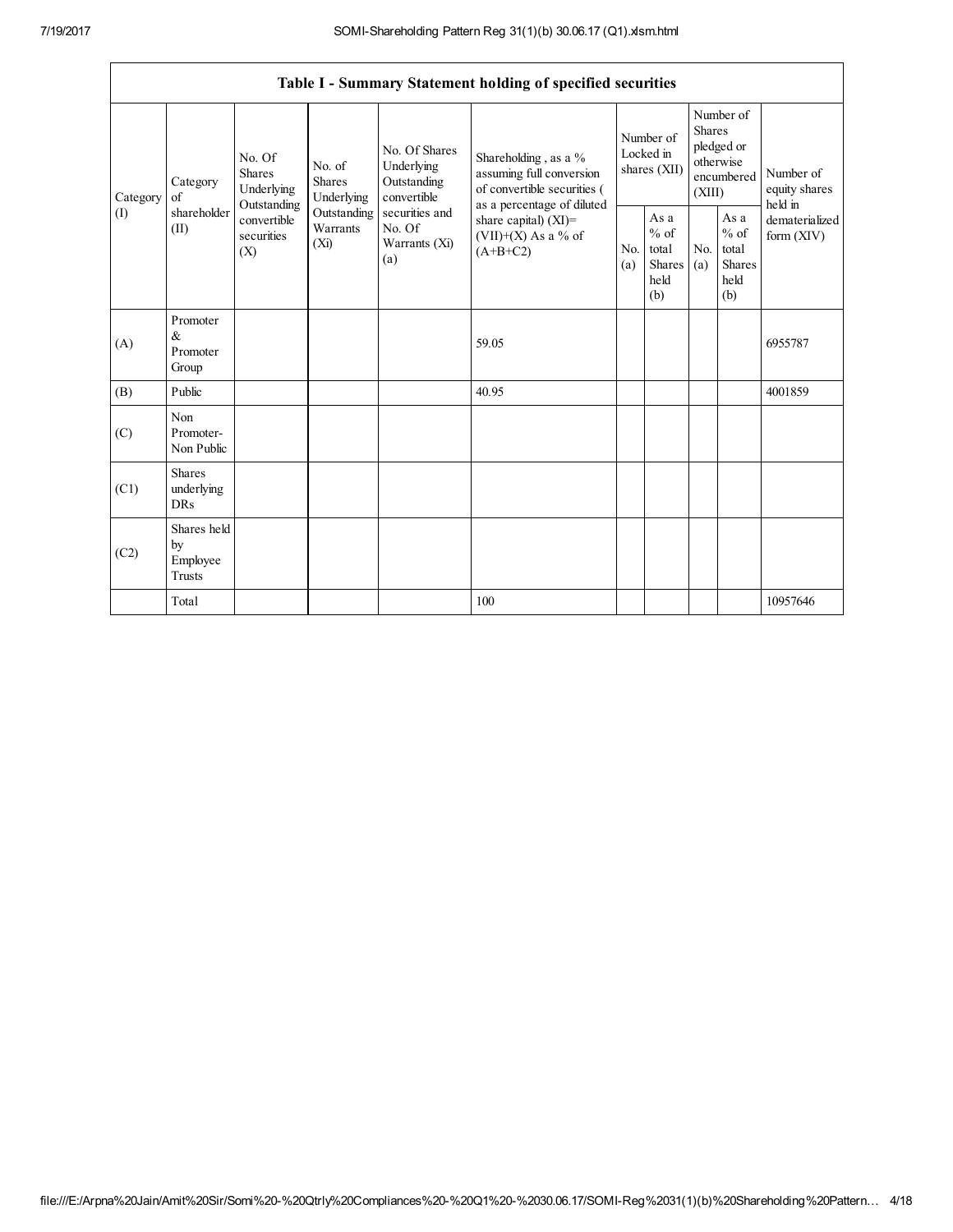|                                                                                                | Table II - Statement showing shareholding pattern of the Promoter and Promoter Group                                |                         |                                   |                                 |                                    |                              |                                                      |                                                                  |                           |          |                           |
|------------------------------------------------------------------------------------------------|---------------------------------------------------------------------------------------------------------------------|-------------------------|-----------------------------------|---------------------------------|------------------------------------|------------------------------|------------------------------------------------------|------------------------------------------------------------------|---------------------------|----------|---------------------------|
|                                                                                                |                                                                                                                     |                         |                                   | No.<br>Of                       | No. Of                             | Total                        | Shareholding<br>as a % of                            | Number of Voting Rights held in<br>each class of securities (IX) |                           |          |                           |
| Sr.                                                                                            | Category &<br>Name of the                                                                                           | Nos. Of<br>shareholders | No. of<br>fully paid<br>up equity | Partly<br>paid-<br>up           | shares<br>underlying<br>Depository | nos.<br>shares<br>held (VII) | total no. of<br>shares<br>(calculated as             |                                                                  | No of Voting (XIV) Rights |          | Total<br>as a<br>$\%$ of  |
|                                                                                                | Shareholders (I)                                                                                                    | (III)                   | shares<br>held $(IV)$             | equity<br>shares<br>held<br>(V) | Receipts<br>(VI)                   | $= (IV) +$<br>$(V)$ + $(VI)$ | per SCRR,<br>1957) (VIII)<br>As a % of<br>$(A+B+C2)$ | Class eg:<br>X                                                   | Class<br>eg:y             | Total    | Total<br>Voting<br>rights |
| A                                                                                              | Table II - Statement showing shareholding pattern of the Promoter and Promoter Group                                |                         |                                   |                                 |                                    |                              |                                                      |                                                                  |                           |          |                           |
| (1)                                                                                            | Indian                                                                                                              |                         |                                   |                                 |                                    |                              |                                                      |                                                                  |                           |          |                           |
| (a)                                                                                            | Individuals/Hindu<br>undivided Family                                                                               | $\overline{7}$          | 6955787                           |                                 |                                    | 6955787                      | 59.05                                                | 6955787                                                          |                           | 6955787  | 59.05                     |
| Sub-Total<br>(A)(1)                                                                            |                                                                                                                     | 7                       | 6955787                           |                                 |                                    | 6955787                      | 59.05                                                | 6955787                                                          |                           | 6955787  | 59.05                     |
| (2)                                                                                            | Foreign                                                                                                             |                         |                                   |                                 |                                    |                              |                                                      |                                                                  |                           |          |                           |
| Total<br>Shareholding<br>of Promoter<br>and<br>Promoter<br>Group $(A)=$<br>$(A)(1)+(A)$<br>(2) |                                                                                                                     | 7                       | 6955787                           |                                 |                                    | 6955787                      | 59.05                                                | 6955787                                                          |                           | 6955787  | 59.05                     |
| $\, {\bf B}$                                                                                   | Table III - Statement showing shareholding pattern of the Public shareholder                                        |                         |                                   |                                 |                                    |                              |                                                      |                                                                  |                           |          |                           |
| (1)                                                                                            | Institutions                                                                                                        |                         |                                   |                                 |                                    |                              |                                                      |                                                                  |                           |          |                           |
| (3)                                                                                            | Non-institutions                                                                                                    |                         |                                   |                                 |                                    |                              |                                                      |                                                                  |                           |          |                           |
| (a(i))                                                                                         | Individuals -<br>i.Individual<br>shareholders<br>holding nominal<br>share capital up<br>to Rs. 2 lakhs.             | 2458                    | 1816112                           |                                 |                                    | 1816112                      | 15.42                                                | 1816112                                                          |                           | 1816112  | 15.42                     |
| (a(ii))                                                                                        | Individuals - ii.<br>Individual<br>shareholders<br>holding nominal<br>share capital in<br>excess of Rs. 2<br>lakhs. | 6                       | 517029                            |                                 |                                    | 517029                       | 4.39                                                 | 517029                                                           |                           | 517029   | 4.39                      |
| (e)                                                                                            | Any Other<br>(specify)                                                                                              | 301                     | 2490728                           |                                 |                                    | 2490728                      | 21.14                                                | 2490728                                                          |                           | 2490728  | 21.14                     |
| Sub-Total<br>(B)(3)                                                                            |                                                                                                                     | 2765                    | 4823869                           |                                 |                                    | 4823869                      | 40.95                                                | 4823869                                                          |                           | 4823869  | 40.95                     |
| <b>Total Public</b><br>Shareholding<br>$(B)=(B)(1)+$<br>$(B)(2)+(B)$<br>(3)                    |                                                                                                                     | 2765                    | 4823869                           |                                 |                                    | 4823869                      | 40.95                                                | 4823869                                                          |                           | 4823869  | 40.95                     |
| $\mathbf C$                                                                                    | Table IV - Statement showing shareholding pattern of the Non Promoter- Non Public shareholder                       |                         |                                   |                                 |                                    |                              |                                                      |                                                                  |                           |          |                           |
| Total (<br>$A+B+C2$ )                                                                          |                                                                                                                     | 2772                    | 11779656                          |                                 |                                    | 11779656                     | 100                                                  | 11779656                                                         |                           | 11779656 | 100                       |
| Total<br>$(A+B+C)$                                                                             |                                                                                                                     | 2772                    | 11779656                          |                                 |                                    | 11779656                     | 100                                                  | 11779656                                                         |                           | 11779656 | 100                       |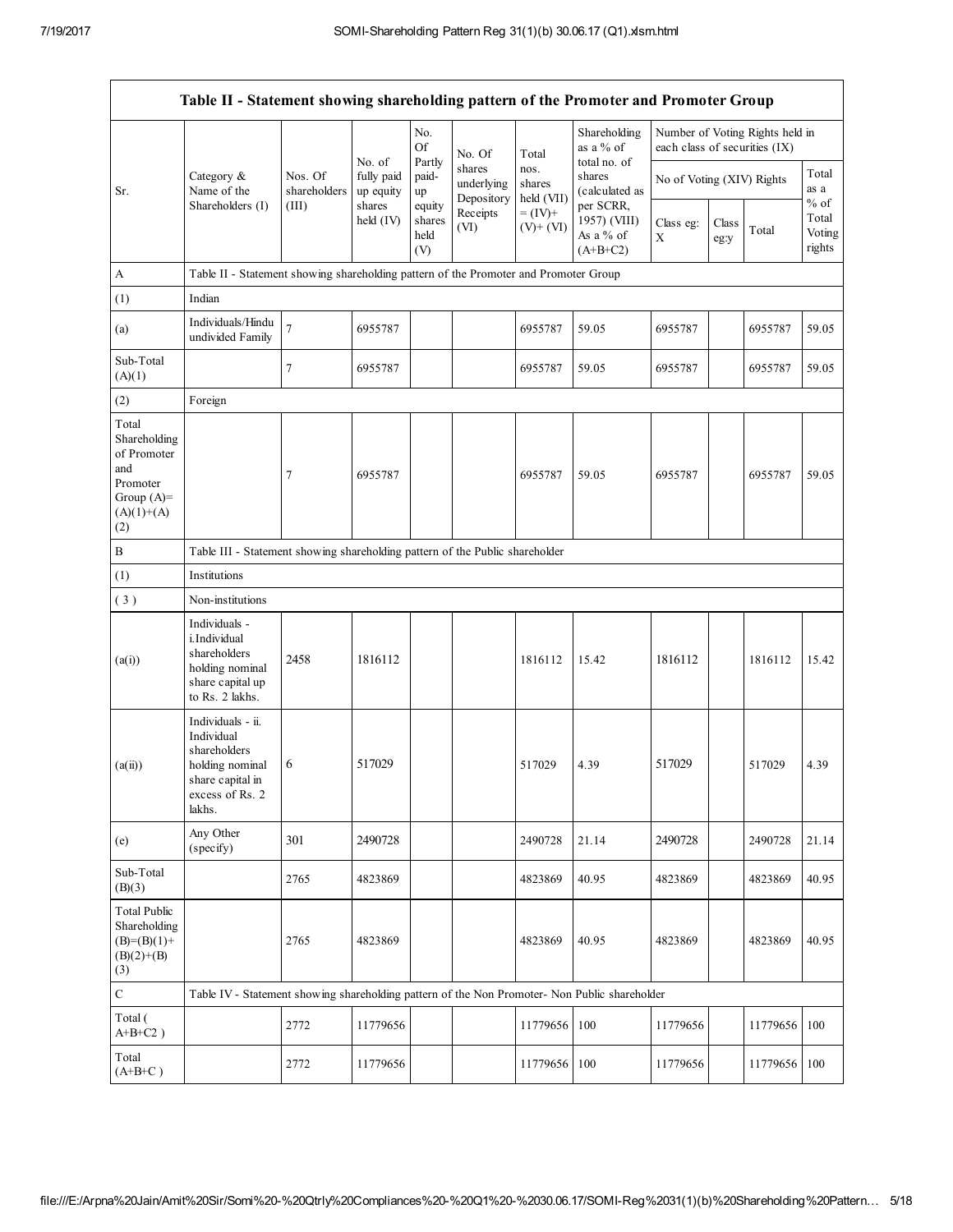|                                                                                         | Table II - Statement showing shareholding pattern of the Promoter and Promoter Group |                                                                                                                                                                          |                                                           |                                                                                               |                                        |                                                  |                                                                        |  |                                       |
|-----------------------------------------------------------------------------------------|--------------------------------------------------------------------------------------|--------------------------------------------------------------------------------------------------------------------------------------------------------------------------|-----------------------------------------------------------|-----------------------------------------------------------------------------------------------|----------------------------------------|--------------------------------------------------|------------------------------------------------------------------------|--|---------------------------------------|
|                                                                                         | No. Of<br><b>Shares</b><br>Underlying                                                | No. of<br><b>Shares</b><br>Underlying                                                                                                                                    | No. Of Shares<br>Underlying<br>Outstanding<br>convertible | Shareholding, as a %<br>assuming full conversion of<br>convertible securities (as a           | Number of<br>Locked in<br>shares (XII) |                                                  | Number of<br>Shares<br>pledged or<br>otherwise<br>encumbered<br>(XIII) |  | Number of<br>equity shares<br>held in |
| Sr.                                                                                     | Outstanding<br>convertible<br>securities $(X)$                                       | Outstanding<br>percentage of diluted share<br>securities and No.<br>Warrants<br>capital) (XI)= $(VII)+(X)$ As a<br>Of Warrants (Xi)<br>% of $(A+B+C2)$<br>$(X_i)$<br>(a) | No.<br>(a)                                                | As a<br>$\%$ of<br>total<br>Shares<br>held<br>(b)                                             | No.<br>(a)                             | As a<br>$%$ of<br>total<br>Shares<br>held<br>(b) | dematerialized<br>form (XIV)                                           |  |                                       |
| A                                                                                       |                                                                                      |                                                                                                                                                                          |                                                           | Table II - Statement showing shareholding pattern of the Promoter and Promoter Group          |                                        |                                                  |                                                                        |  |                                       |
| (1)                                                                                     | Indian                                                                               |                                                                                                                                                                          |                                                           |                                                                                               |                                        |                                                  |                                                                        |  |                                       |
| (a)                                                                                     |                                                                                      |                                                                                                                                                                          |                                                           | 59.05                                                                                         |                                        |                                                  |                                                                        |  | 6955787                               |
| Sub-Total (A)<br>(1)                                                                    |                                                                                      |                                                                                                                                                                          |                                                           | 59.05                                                                                         |                                        |                                                  |                                                                        |  | 6955787                               |
| (2)                                                                                     | Foreign                                                                              |                                                                                                                                                                          |                                                           |                                                                                               |                                        |                                                  |                                                                        |  |                                       |
| Total<br>Shareholding<br>of Promoter<br>and Promoter<br>Group $(A)=$<br>$(A)(1)+(A)(2)$ |                                                                                      |                                                                                                                                                                          |                                                           | 59.05                                                                                         |                                        |                                                  |                                                                        |  | 6955787                               |
| B                                                                                       |                                                                                      |                                                                                                                                                                          |                                                           | Table III - Statement showing shareholding pattern of the Public shareholder                  |                                        |                                                  |                                                                        |  |                                       |
| (1)                                                                                     | Institutions                                                                         |                                                                                                                                                                          |                                                           |                                                                                               |                                        |                                                  |                                                                        |  |                                       |
| (3)                                                                                     | Non-institutions                                                                     |                                                                                                                                                                          |                                                           |                                                                                               |                                        |                                                  |                                                                        |  |                                       |
| (a(i))                                                                                  |                                                                                      |                                                                                                                                                                          |                                                           | 15.42                                                                                         |                                        |                                                  |                                                                        |  | 1816102                               |
| (a(ii))                                                                                 |                                                                                      |                                                                                                                                                                          |                                                           | 4.39                                                                                          |                                        |                                                  |                                                                        |  | 517029                                |
| (e)                                                                                     |                                                                                      |                                                                                                                                                                          |                                                           | 21.14                                                                                         |                                        |                                                  |                                                                        |  | 1668728                               |
| Sub-Total (B)<br>(3)                                                                    |                                                                                      |                                                                                                                                                                          |                                                           | 40.95                                                                                         |                                        |                                                  |                                                                        |  | 4001859                               |
| <b>Total Public</b><br>Shareholding<br>$(B)= (B)(1) +$<br>$(B)(2)+(B)(3)$               |                                                                                      |                                                                                                                                                                          |                                                           | 40.95                                                                                         |                                        |                                                  |                                                                        |  | 4001859                               |
| $\mathbf C$                                                                             |                                                                                      |                                                                                                                                                                          |                                                           | Table IV - Statement showing shareholding pattern of the Non Promoter- Non Public shareholder |                                        |                                                  |                                                                        |  |                                       |
| Total (<br>$A+B+C2$ )                                                                   |                                                                                      |                                                                                                                                                                          |                                                           | 100                                                                                           |                                        |                                                  |                                                                        |  | 10957646                              |
| Total (A+B+C                                                                            |                                                                                      |                                                                                                                                                                          |                                                           | 100                                                                                           |                                        |                                                  |                                                                        |  | 10957646                              |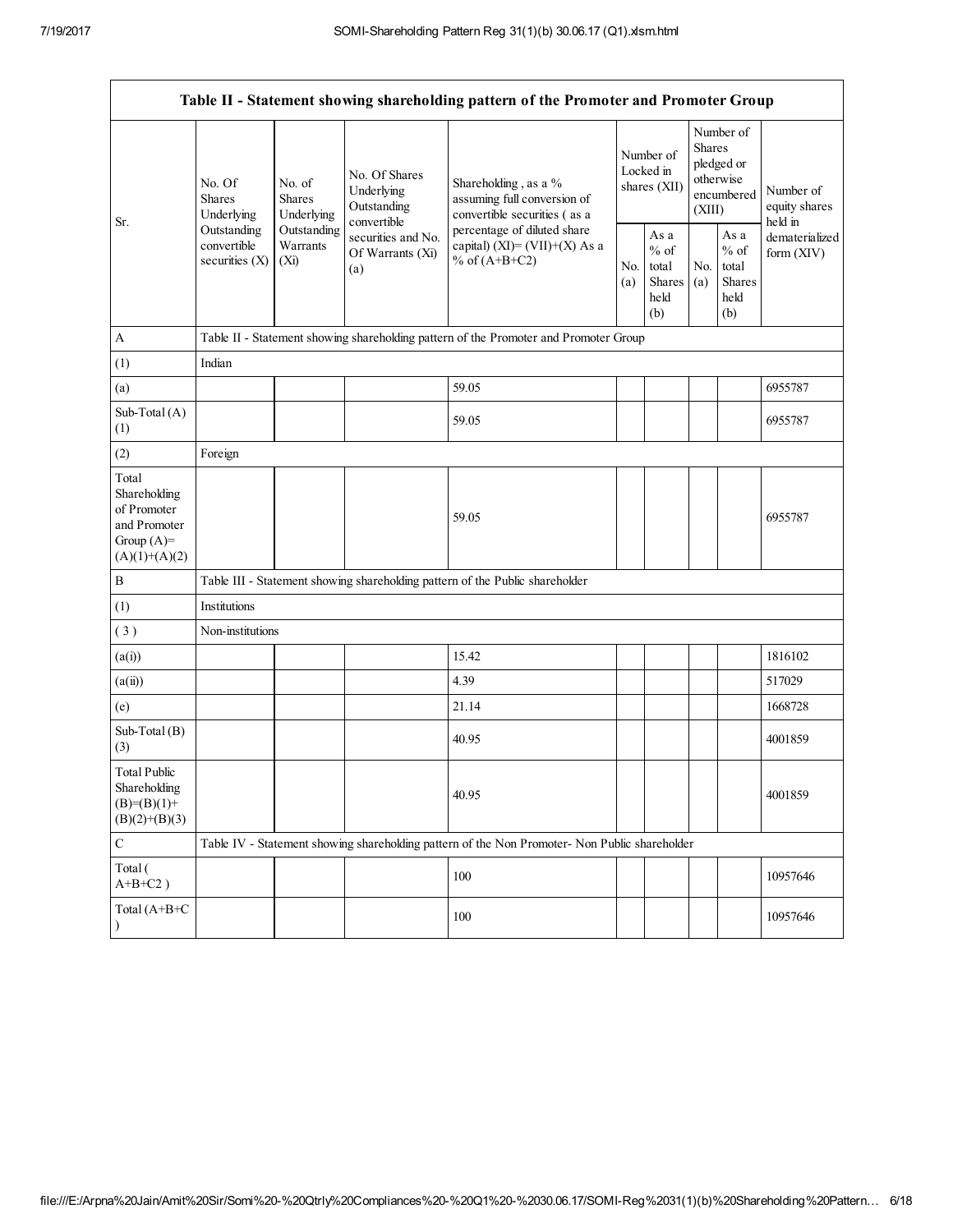| Individuals/Hindu undivided Family                                                                                                                                                          |                                  |                                     |                                          |                                                |                                 |                          |                                 |  |
|---------------------------------------------------------------------------------------------------------------------------------------------------------------------------------------------|----------------------------------|-------------------------------------|------------------------------------------|------------------------------------------------|---------------------------------|--------------------------|---------------------------------|--|
| Searial No.                                                                                                                                                                                 | $\mathbf{1}$                     | $\sqrt{2}$                          | 3                                        | $\overline{4}$                                 | 5                               | 6                        | $\overline{7}$                  |  |
| Name of the<br>Shareholders (I)                                                                                                                                                             | <b>GAURAV</b><br><b>BHANSALI</b> | <b>OM KUMARI</b><br><b>BHANSALI</b> | <b>OM PRAKASH</b><br><b>BHANSALI HUF</b> | <b>OM</b><br><b>PRAKASH</b><br><b>BHANSALI</b> | <b>PRIYA</b><br><b>BHANSALI</b> | RUCHI<br><b>BHANSALI</b> | <b>VIMAL</b><br><b>BHANSALI</b> |  |
| $PAN$ (II)                                                                                                                                                                                  | ADDPB0795R                       | ABFPB0643N                          | AAAHO7932H                               | AAYPB9950G                                     | AGQPB6184Q                      | AIIPB0949H               | ADDPB0794Q                      |  |
| No. of fully paid<br>up equity shares<br>held (IV)                                                                                                                                          | 572335                           | 1091221                             | 135000                                   | 4417011                                        | 68691                           | 72689                    | 598840                          |  |
| No. Of Partly paid-<br>up equity shares<br>$\text{held}$ (V)                                                                                                                                |                                  |                                     |                                          |                                                |                                 |                          |                                 |  |
| No. Of shares<br>underlying<br>Depository<br>Receipts (VI)                                                                                                                                  |                                  |                                     |                                          |                                                |                                 |                          |                                 |  |
| Total nos. shares<br>held $(VII) = (IV) +$<br>$(V)$ + $(VI)$                                                                                                                                | 572335                           | 1091221                             | 135000                                   | 4417011                                        | 68691                           | 72689                    | 598840                          |  |
| Shareholding as a<br>% of total no. of<br>shares (calculated<br>as per SCRR,<br>1957) (VIII) As a<br>% of $(A+B+C2)$                                                                        | 4.86                             | 9.26                                | 1.15                                     | 37.5                                           | 0.58                            | 0.62                     | 5.08                            |  |
| Number of Voting Rights held in each class of securities (IX)                                                                                                                               |                                  |                                     |                                          |                                                |                                 |                          |                                 |  |
| Class eg:X                                                                                                                                                                                  | 572335                           | 1091221                             | 135000                                   | 4417011                                        | 68691                           | 72689                    | 598840                          |  |
| Class eg:y                                                                                                                                                                                  |                                  |                                     |                                          |                                                |                                 |                          |                                 |  |
| Total                                                                                                                                                                                       | 572335                           | 1091221                             | 135000                                   | 4417011                                        | 68691                           | 72689                    | 598840                          |  |
| Total as a % of<br><b>Total Voting rights</b>                                                                                                                                               | 4.86                             | 9.26                                | 1.15                                     | 37.5                                           | 0.58                            | 0.62                     | 5.08                            |  |
| No. Of Shares<br>Underlying<br>Outstanding<br>convertible<br>securities $(X)$                                                                                                               |                                  |                                     |                                          |                                                |                                 |                          |                                 |  |
| No. of Shares<br>Underlying<br>Outstanding<br>Warrants (Xi)                                                                                                                                 |                                  |                                     |                                          |                                                |                                 |                          |                                 |  |
| No. Of Shares<br>Underlying<br>Outstanding<br>convertible<br>securities and No.<br>Of Warrants (Xi)<br>(a)                                                                                  |                                  |                                     |                                          |                                                |                                 |                          |                                 |  |
| Shareholding, as a<br>% assuming full<br>conversion of<br>convertible<br>securities (as a<br>percentage of<br>diluted share<br>capital) $(XI)$ =<br>$(VII)+(Xi)(a)$ As a<br>% of $(A+B+C2)$ | 4.86                             | 9.26                                | 1.15                                     | 37.5                                           | 0.58                            | 0.62                     | 5.08                            |  |
| Number of Locked in shares (XII)                                                                                                                                                            |                                  |                                     |                                          |                                                |                                 |                          |                                 |  |
| No. $(a)$                                                                                                                                                                                   |                                  |                                     |                                          |                                                |                                 |                          |                                 |  |
| As a % of total                                                                                                                                                                             |                                  |                                     |                                          |                                                |                                 |                          |                                 |  |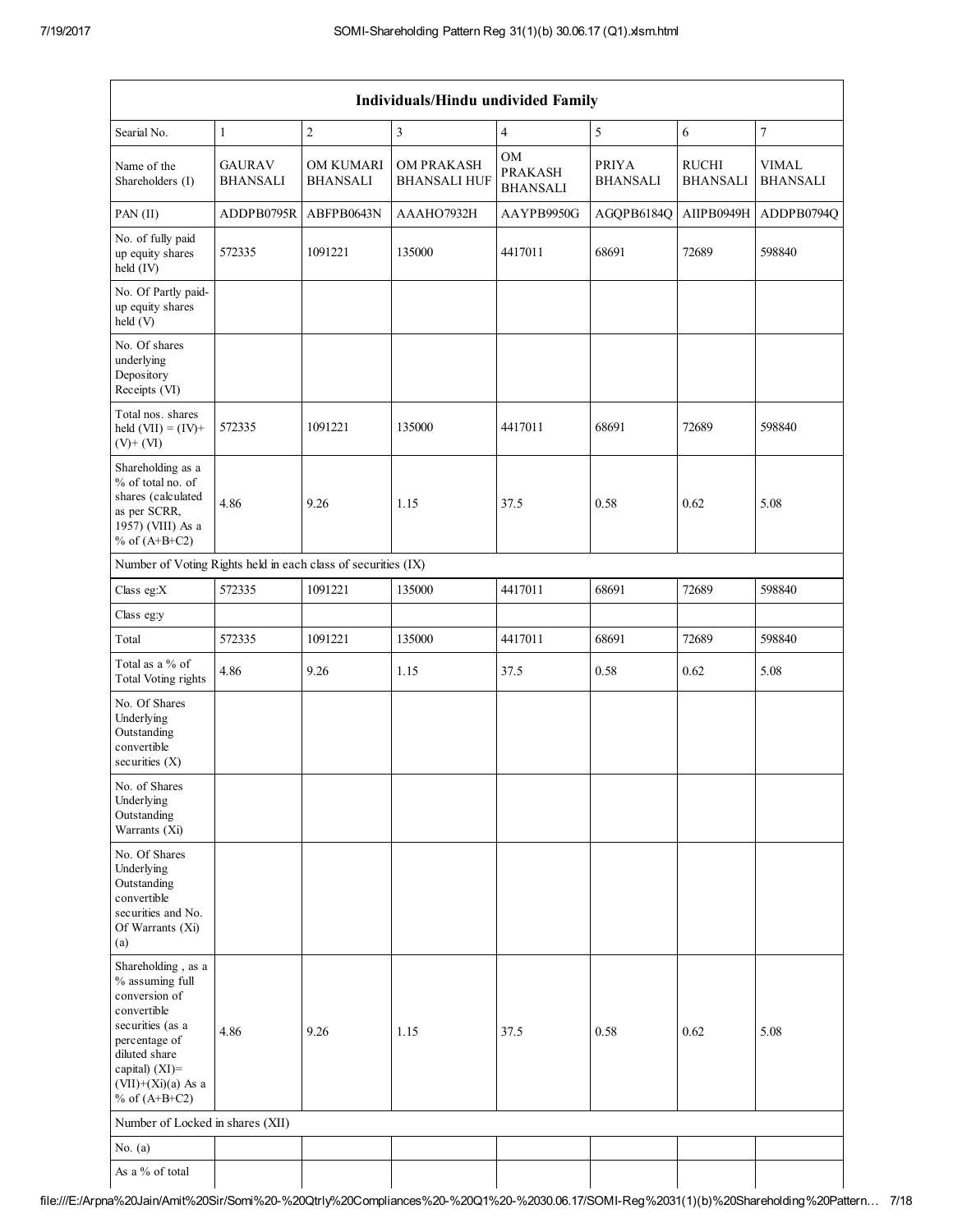| Shares held (b)                                                      |        |         |        |         |       |       |        |
|----------------------------------------------------------------------|--------|---------|--------|---------|-------|-------|--------|
| Number of Shares pledged or otherwise encumbered (XIII)              |        |         |        |         |       |       |        |
| No. $(a)$                                                            |        |         |        |         |       |       |        |
| As a % of total<br>Shares held (b)                                   |        |         |        |         |       |       |        |
| Number of equity<br>shares held in<br>dematerialized<br>form $(XIV)$ | 572335 | 1091221 | 135000 | 4417011 | 68691 | 72689 | 598840 |
| Reason for not providing PAN                                         |        |         |        |         |       |       |        |
| Reason for not<br>providing PAN                                      |        |         |        |         |       |       |        |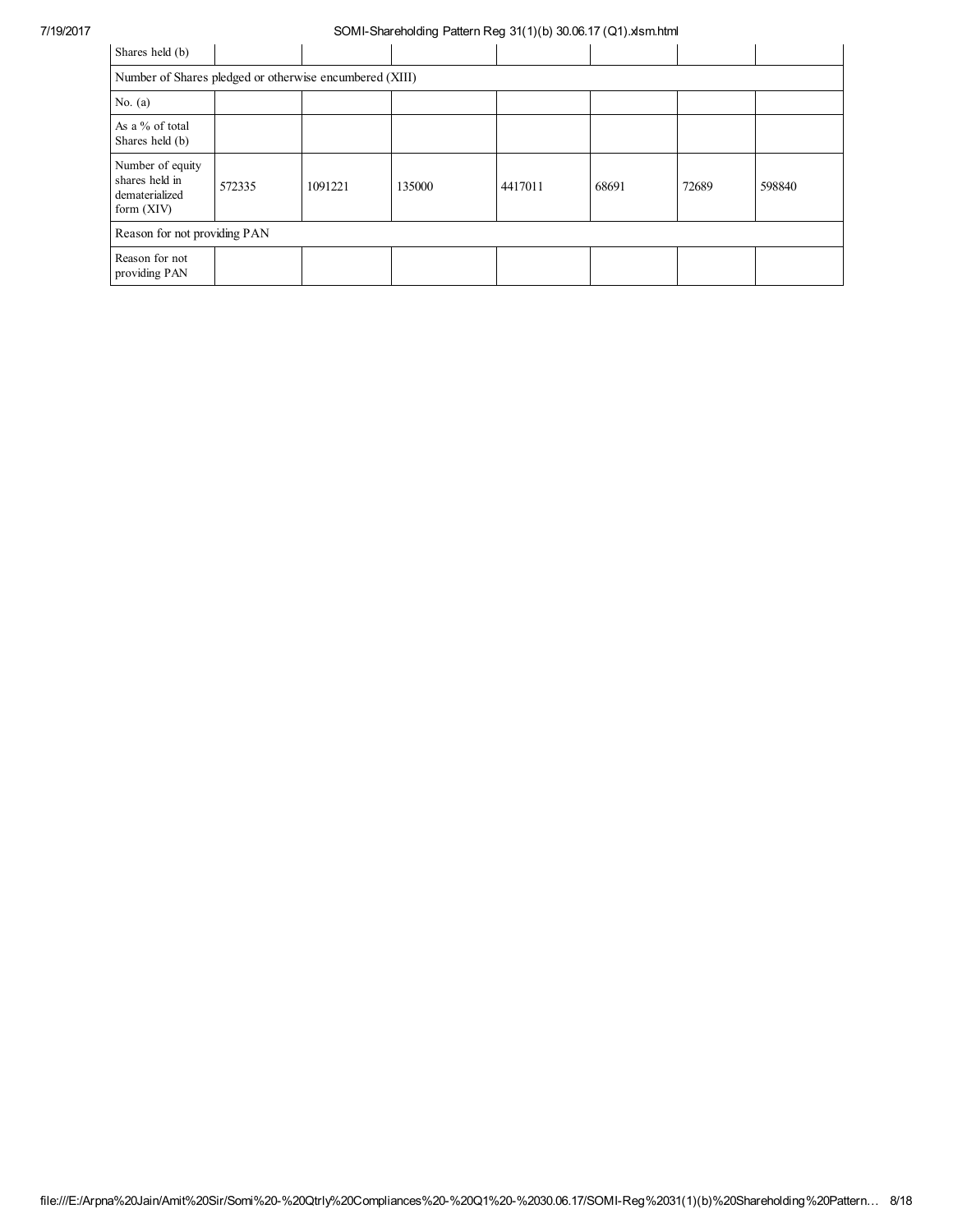| Individuals/Hindu undivided Family                                                                                                                                                       |                                                               |  |  |  |  |  |
|------------------------------------------------------------------------------------------------------------------------------------------------------------------------------------------|---------------------------------------------------------------|--|--|--|--|--|
| Searial No.                                                                                                                                                                              |                                                               |  |  |  |  |  |
| Name of the<br>Shareholders (I)                                                                                                                                                          | Click here to go back                                         |  |  |  |  |  |
| PAN (II)                                                                                                                                                                                 | Total                                                         |  |  |  |  |  |
| No. of fully paid<br>up equity shares<br>held $(IV)$                                                                                                                                     | 6955787                                                       |  |  |  |  |  |
| No. Of Partly paid-<br>up equity shares<br>held (V)                                                                                                                                      |                                                               |  |  |  |  |  |
| No. Of shares<br>underlying<br>Depository<br>Receipts (VI)                                                                                                                               |                                                               |  |  |  |  |  |
| Total nos. shares<br>held $(VII) = (IV) +$<br>$(V)$ + $(VI)$                                                                                                                             | 6955787                                                       |  |  |  |  |  |
| Shareholding as a<br>% of total no. of<br>shares (calculated<br>as per SCRR,<br>1957) (VIII) As a<br>% of $(A+B+C2)$                                                                     | 59.05                                                         |  |  |  |  |  |
|                                                                                                                                                                                          | Number of Voting Rights held in each class of securities (IX) |  |  |  |  |  |
| Class eg: $X$                                                                                                                                                                            | 6955787                                                       |  |  |  |  |  |
| Class eg:y                                                                                                                                                                               |                                                               |  |  |  |  |  |
| Total                                                                                                                                                                                    | 6955787                                                       |  |  |  |  |  |
| Total as a % of<br>Total Voting rights                                                                                                                                                   | 59.05                                                         |  |  |  |  |  |
| No. Of Shares<br>Underlying<br>Outstanding<br>convertible<br>securities (X)                                                                                                              |                                                               |  |  |  |  |  |
| No. of Shares<br>Underlying<br>Outstanding<br>Warrants (Xi)                                                                                                                              |                                                               |  |  |  |  |  |
| No. Of Shares<br>Underlying<br>Outstanding<br>convertible<br>securities and No.<br>Of Warrants (Xi)<br>(a)                                                                               |                                                               |  |  |  |  |  |
| Shareholding, as a<br>% assuming full<br>conversion of<br>convertible<br>securities (as a<br>percentage of<br>diluted share<br>capital) (XI)=<br>$(VII)+(Xi)(a)$ As a<br>% of $(A+B+C2)$ | 59.05                                                         |  |  |  |  |  |
| Number of Locked in shares (XII)                                                                                                                                                         |                                                               |  |  |  |  |  |
| No. $(a)$                                                                                                                                                                                |                                                               |  |  |  |  |  |
| As a % of total<br>Shares held (b)                                                                                                                                                       |                                                               |  |  |  |  |  |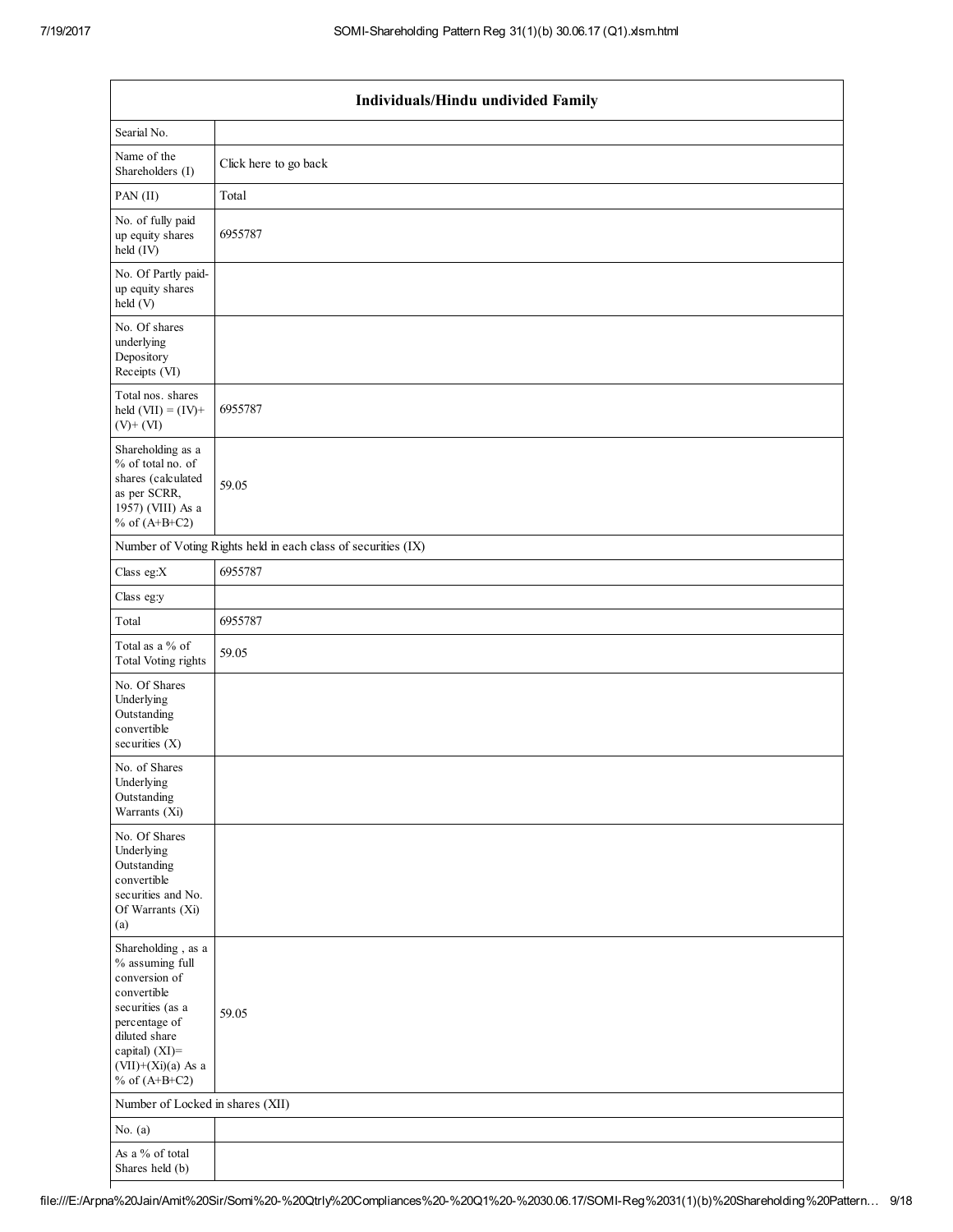| Number of Shares pledged or otherwise encumbered (XIII)              |         |  |  |  |
|----------------------------------------------------------------------|---------|--|--|--|
| No. $(a)$                                                            |         |  |  |  |
| As a % of total<br>Shares held (b)                                   |         |  |  |  |
| Number of equity<br>shares held in<br>dematerialized<br>form $(XIV)$ | 6955787 |  |  |  |
| Reason for not providing PAN                                         |         |  |  |  |
| Reason for not<br>providing PAN                                      |         |  |  |  |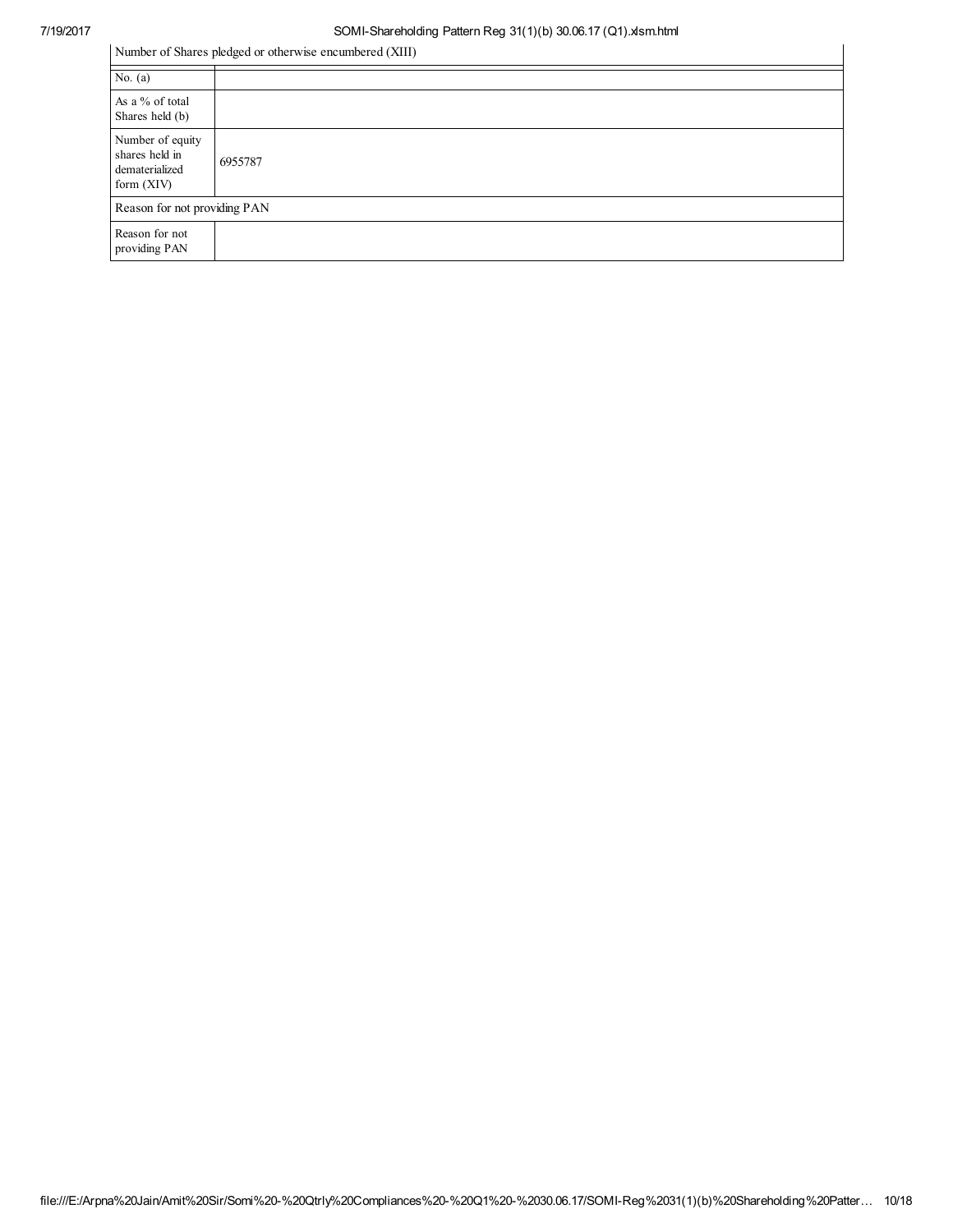|                                                                                                                                                                                    | Individuals - ii. Individual shareholders holding nominal share capital in excess of Rs. 2 lakhs. |                       |
|------------------------------------------------------------------------------------------------------------------------------------------------------------------------------------|---------------------------------------------------------------------------------------------------|-----------------------|
| Searial No.                                                                                                                                                                        | 1                                                                                                 |                       |
| Name of the<br>Shareholders (I)                                                                                                                                                    | RAJENDRAKUMAR S BHIMRAJKA                                                                         | Click here to go back |
| PAN(II)                                                                                                                                                                            | AETPB8730P                                                                                        | Total                 |
| No. of fully paid<br>up equity shares<br>held (IV)                                                                                                                                 | 275000                                                                                            | 275000                |
| No. Of Partly paid-<br>up equity shares<br>held (V)                                                                                                                                |                                                                                                   |                       |
| No. Of shares<br>underlying<br>Depository<br>Receipts (VI)                                                                                                                         |                                                                                                   |                       |
| Total nos. shares<br>held $(VII) = (IV) +$<br>$(V)$ + $(VI)$                                                                                                                       | 275000                                                                                            | 275000                |
| Shareholding as a<br>% of total no. of<br>shares (calculated<br>as per SCRR,<br>1957) (VIII) As a<br>% of $(A+B+C2)$                                                               | 2.33                                                                                              | 2.33                  |
|                                                                                                                                                                                    | Number of Voting Rights held in each class of securities (IX)                                     |                       |
| Class eg: X                                                                                                                                                                        | 275000                                                                                            | 275000                |
| Class eg:y                                                                                                                                                                         |                                                                                                   |                       |
| Total                                                                                                                                                                              | 275000                                                                                            | 275000                |
| Total as a % of<br><b>Total Voting rights</b>                                                                                                                                      | 2.33                                                                                              | 2.33                  |
| No. Of Shares<br>Underlying<br>Outstanding<br>convertible<br>securities $(X)$                                                                                                      |                                                                                                   |                       |
| No. of Shares<br>Underlying<br>Outstanding<br>Warrants (Xi)                                                                                                                        |                                                                                                   |                       |
| No. Of Shares<br>Underlying<br>Outstanding<br>convertible<br>securities and No.<br>Of Warrants (Xi)<br>(a)                                                                         |                                                                                                   |                       |
| Shareholding, as a<br>% assuming full<br>conversion of<br>convertible<br>securities (as a<br>percentage of<br>diluted share<br>capital) (XI)=<br>(VII)+(X) As a %<br>of $(A+B+C2)$ | 2.33                                                                                              | 2.33                  |
| Number of Locked in shares (XII)                                                                                                                                                   |                                                                                                   |                       |
| No. $(a)$                                                                                                                                                                          |                                                                                                   |                       |
| As a % of total<br>Shares held (b)                                                                                                                                                 |                                                                                                   |                       |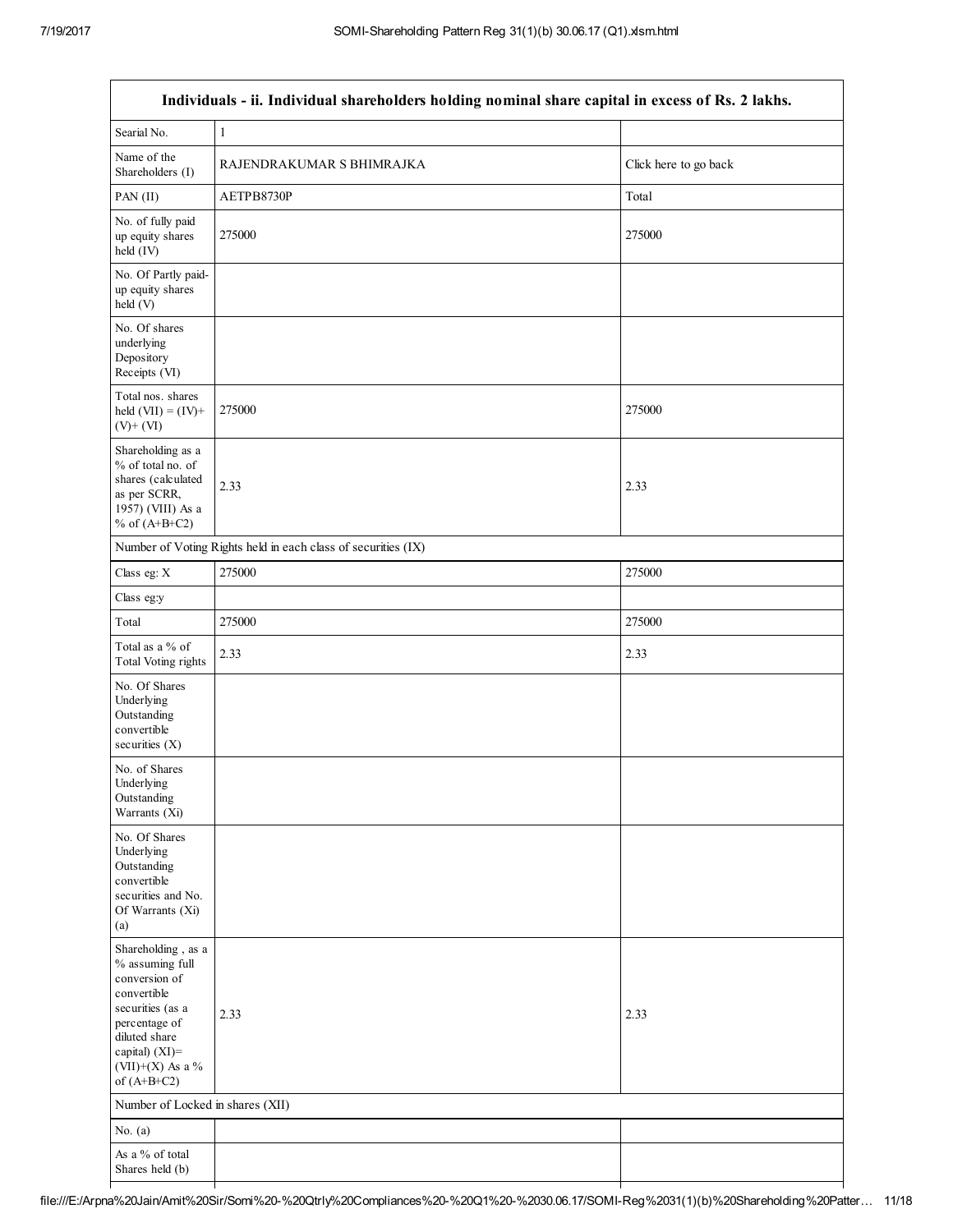| Number of equity<br>shares held in<br>dematerialized<br>form $(XIV)$ | 275000 | 275000 |
|----------------------------------------------------------------------|--------|--------|
| Reason for not providing PAN                                         |        |        |
| Reason for not<br>providing PAN                                      |        |        |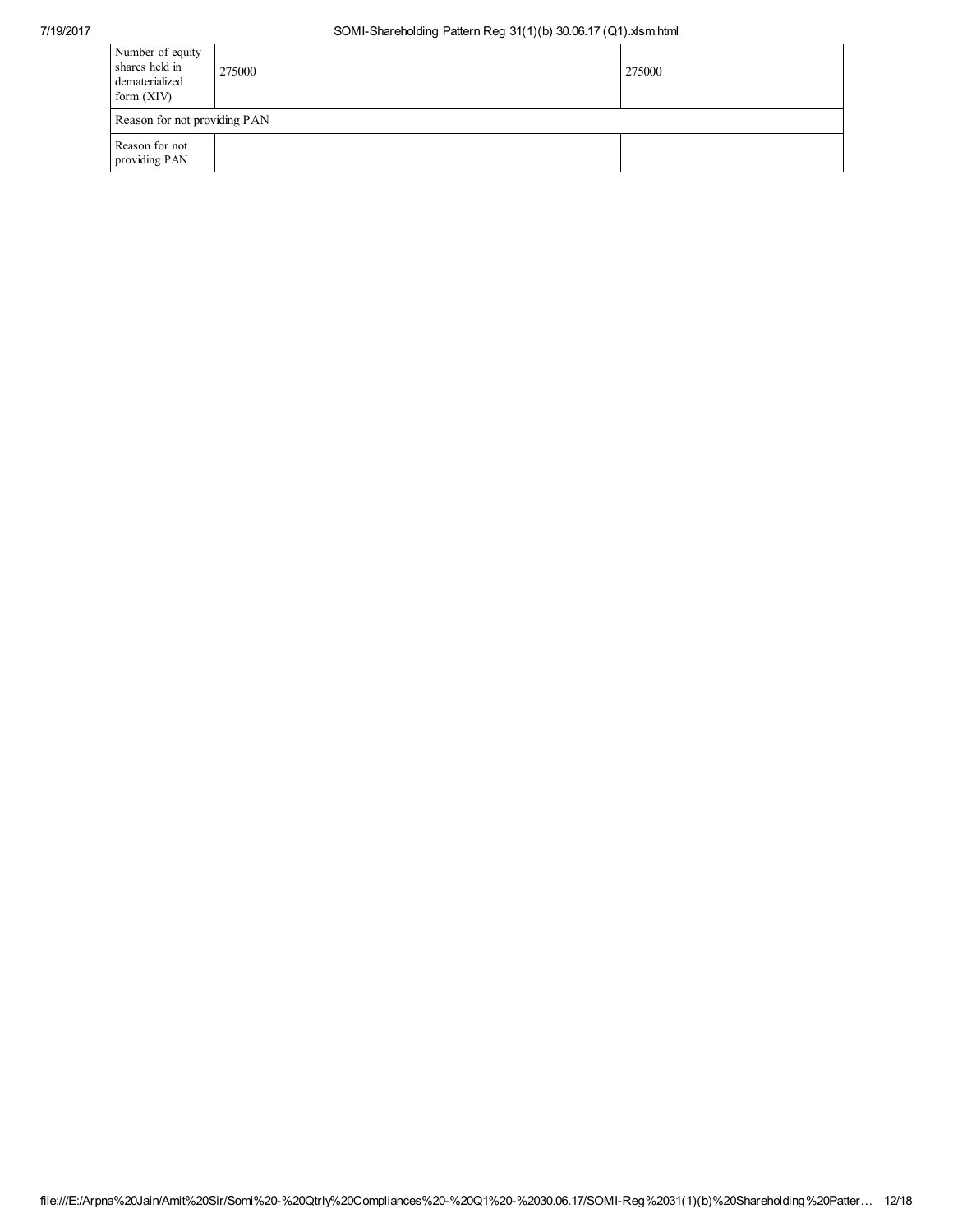| Any Other (specify)                                                                                                  |                     |                            |                                                                     |                                                                      |                                                 |                                                                |                                                            |
|----------------------------------------------------------------------------------------------------------------------|---------------------|----------------------------|---------------------------------------------------------------------|----------------------------------------------------------------------|-------------------------------------------------|----------------------------------------------------------------|------------------------------------------------------------|
| Searial No.                                                                                                          | 1                   | $\boldsymbol{2}$           | $\overline{3}$                                                      | $\overline{4}$                                                       | 5                                               | 6                                                              | $\overline{7}$                                             |
| Category                                                                                                             | Clearing<br>Members | <b>Bodies</b><br>Corporate | <b>Bodies Corporate</b>                                             | <b>Bodies Corporate</b>                                              | <b>Bodies</b><br>Corporate                      | <b>Bodies Corporate</b>                                        | <b>Bodies</b><br>Corporate                                 |
| Category / More<br>than 1 percentage                                                                                 | Category            | Category                   | More than 1<br>percentage of<br>shareholding                        | More than 1<br>percentage of<br>shareholding                         | More than 1<br>percentage of<br>shareholding    | More than 1<br>percentage of<br>shareholding                   | More than 1<br>percentage of<br>shareholding               |
| Name of the<br>Shareholders (I)                                                                                      |                     |                            | <b>JOSHNA</b><br><b>TRADING</b><br><b>PRIVATE</b><br><b>LIMITED</b> | <b>MANISH</b><br><b>TRADECOM</b><br><b>PRIVATE</b><br><b>LIMITED</b> | <b>RELIGARE</b><br><b>FINVEST</b><br><b>LTD</b> | ROYAL JAISAL<br><b>FINANCIAL</b><br><b>CONSULTANTS</b><br>PVT. | SAJOY<br><b>RUBBER</b><br><b>PRIVATE</b><br><b>LIMITED</b> |
| PAN(II)                                                                                                              |                     |                            | ZZZZZ9999Z                                                          | AAECM7389P                                                           | AAFCS6801H                                      | AAECR2634L                                                     | ZZZZZ9999Z                                                 |
| No. of the<br>Shareholders (I)                                                                                       | 42                  | 61                         | $\mathbf{1}$                                                        | 1                                                                    | 1                                               | 1                                                              | $\mathbf{1}$                                               |
| No. of fully paid<br>up equity shares<br>held (IV)                                                                   | 38899               | 2249343                    | 286000                                                              | 301732                                                               | 119390                                          | 382553                                                         | 238000                                                     |
| No. Of Partly paid-<br>up equity shares<br>held (V)                                                                  |                     |                            |                                                                     |                                                                      |                                                 |                                                                |                                                            |
| No. Of shares<br>underlying<br>Depository<br>Receipts (VI)                                                           |                     |                            |                                                                     |                                                                      |                                                 |                                                                |                                                            |
| Total nos. shares<br>held $(VII) = (IV) +$<br>$(V)$ + $(VI)$                                                         | 38899               | 2249343                    | 286000                                                              | 301732                                                               | 119390                                          | 382553                                                         | 238000                                                     |
| Shareholding as a<br>% of total no. of<br>shares (calculated<br>as per SCRR,<br>1957) (VIII) As a<br>% of $(A+B+C2)$ | 0.33                | 19.1                       | 2.43                                                                | 2.56                                                                 | 1.01                                            | 3.25                                                           | 2.02                                                       |
| Number of Voting Rights held in each class of securities (IX)                                                        |                     |                            |                                                                     |                                                                      |                                                 |                                                                |                                                            |
| Class eg: X                                                                                                          | 38899               | 2249343                    | 286000                                                              | 301732                                                               | 119390                                          | 382553                                                         | 238000                                                     |
| Class eg:y                                                                                                           |                     |                            |                                                                     |                                                                      |                                                 |                                                                |                                                            |
| Total                                                                                                                | 38899               | 2249343                    | 286000                                                              | 301732                                                               | 119390                                          | 382553                                                         | 238000                                                     |
| Total as a % of<br><b>Total Voting rights</b>                                                                        | 0.33                | 19.1                       | 2.43                                                                | 2.56                                                                 | 1.01                                            | 3.25                                                           | 2.02                                                       |
| No. Of Shares<br>Underlying<br>Outstanding<br>convertible<br>securities $(X)$                                        |                     |                            |                                                                     |                                                                      |                                                 |                                                                |                                                            |
| No. of Shares<br>Underlying<br>Outstanding<br>Warrants (Xi)                                                          |                     |                            |                                                                     |                                                                      |                                                 |                                                                |                                                            |
| No. Of Shares<br>Underlying<br>Outstanding<br>convertible<br>securities and No.<br>Of Warrants (Xi)<br>(a)           |                     |                            |                                                                     |                                                                      |                                                 |                                                                |                                                            |
| Shareholding, as a<br>% assuming full<br>conversion of<br>convertible<br>securities (as a                            |                     |                            |                                                                     |                                                                      |                                                 |                                                                |                                                            |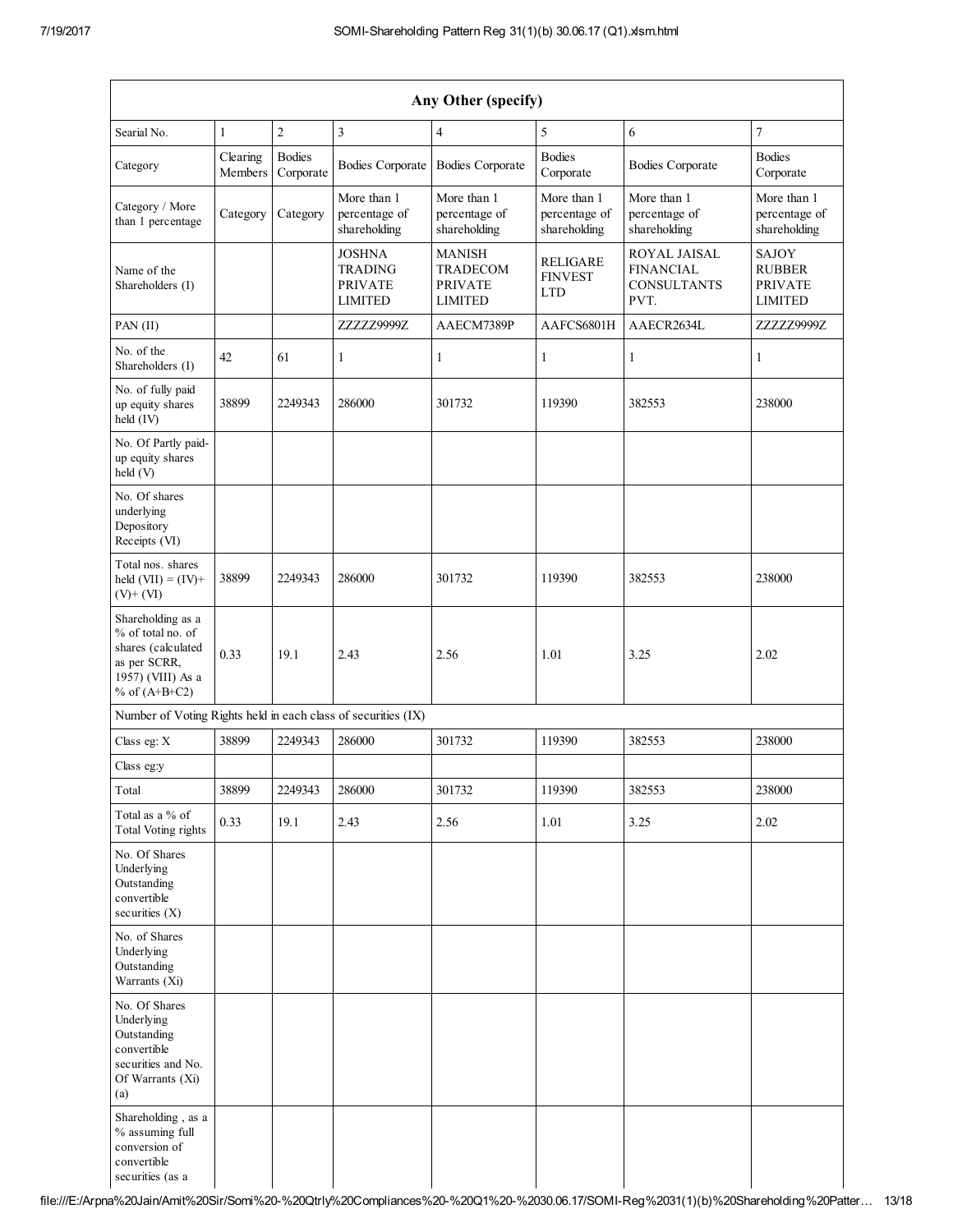| percentage of<br>diluted share<br>capital) $(XI)$ =<br>(VII)+(X) As a %<br>of $(A+B+C2)$ | 0.33  | 19.1    | 2.43                         | 2.56   | 1.01   | 3.25   | 2.02                         |
|------------------------------------------------------------------------------------------|-------|---------|------------------------------|--------|--------|--------|------------------------------|
| Number of Locked in shares (XII)                                                         |       |         |                              |        |        |        |                              |
| No. $(a)$                                                                                |       |         |                              |        |        |        |                              |
| As a % of total<br>Shares held (b)                                                       |       |         |                              |        |        |        |                              |
| Number of equity<br>shares held in<br>dematerialized<br>form $(XIV)$                     | 38899 | 1427343 | $\theta$                     | 301732 | 119390 | 382553 | $\boldsymbol{0}$             |
| Reason for not providing PAN                                                             |       |         |                              |        |        |        |                              |
| Reason for not<br>providing PAN                                                          |       |         | Textual<br>Information $(1)$ |        |        |        | Textual<br>Information $(2)$ |
|                                                                                          |       |         |                              |        |        |        |                              |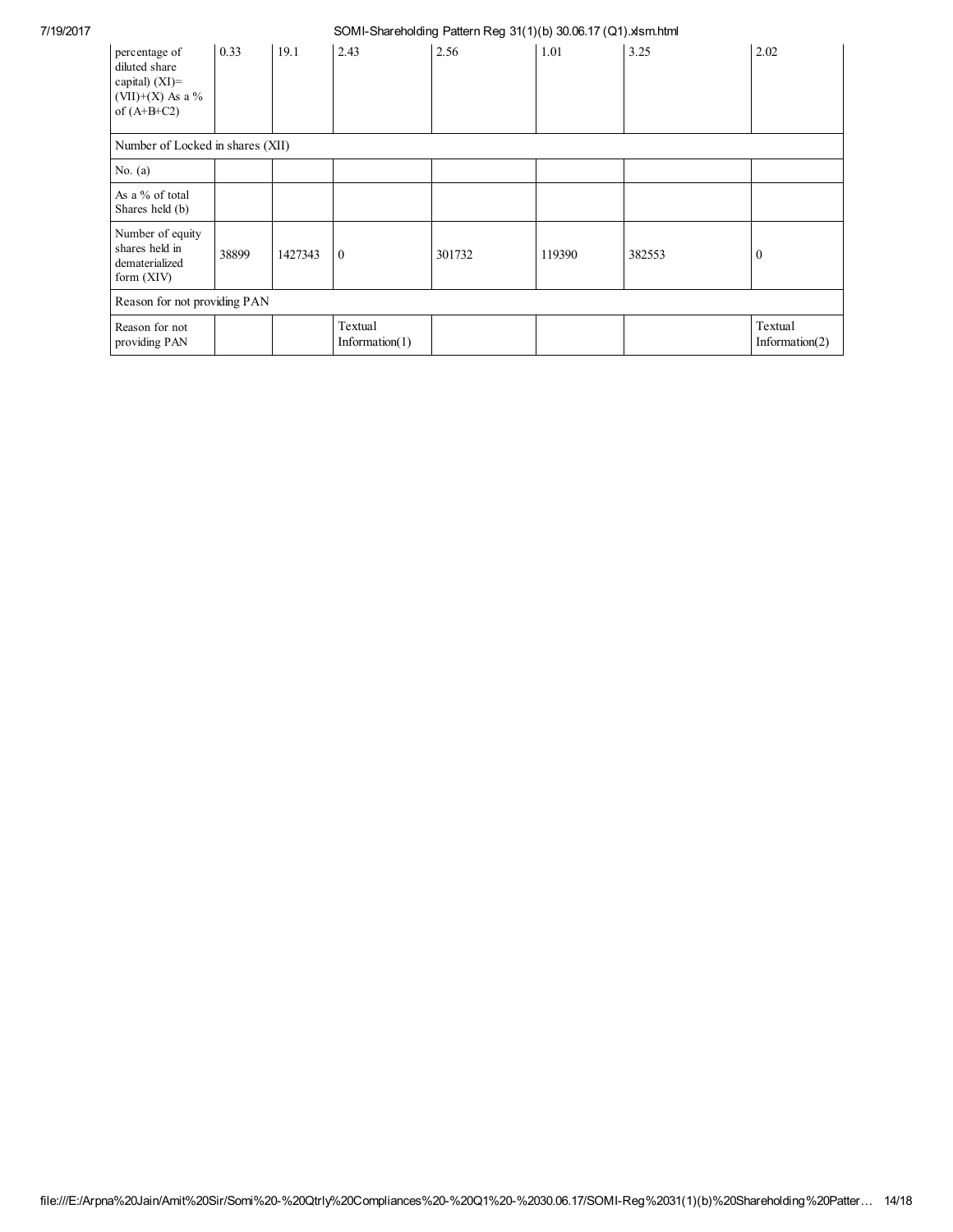| Any Other (specify)                                                                                                                              |                                                               |                                            |                 |                       |            |                          |
|--------------------------------------------------------------------------------------------------------------------------------------------------|---------------------------------------------------------------|--------------------------------------------|-----------------|-----------------------|------------|--------------------------|
| Searial No.                                                                                                                                      | 8                                                             | 9                                          | $10\,$          | 11                    | 12         |                          |
| Category                                                                                                                                         | <b>Bodies Corporate</b>                                       | <b>Bodies Corporate</b>                    | $NRI-$<br>Repat | $NRI - Non-$<br>Repat | <b>HUF</b> |                          |
| Category / More<br>than 1 percentage                                                                                                             | More than 1 percentage of<br>shareholding                     | More than 1 percentage of<br>shareholding  | Category        | Category              | Category   |                          |
| Name of the<br>Shareholders (I)                                                                                                                  | <b>SINA CHEMTRADE</b><br>PRIVATE LIMITED                      | <b>TRANSLAND SHARES</b><br>PRIVATE LIMITED |                 |                       |            | Click here<br>to go back |
| PAN (II)                                                                                                                                         | ZZZZZ9999Z                                                    | AADCT1253A                                 |                 |                       |            | Total                    |
| No. of the<br>Shareholders (I)                                                                                                                   | $\mathbf{1}$                                                  | $\mathbf{1}$                               | 15              | 6                     | 177        | 301                      |
| No. of fully paid<br>up equity shares<br>held (IV)                                                                                               | 298000                                                        | 456183                                     | 21689           | 2662                  | 178135     | 2490728                  |
| No. Of Partly paid-<br>up equity shares<br>held (V)                                                                                              |                                                               |                                            |                 |                       |            |                          |
| No. Of shares<br>underlying<br>Depository<br>Receipts (VI)                                                                                       |                                                               |                                            |                 |                       |            |                          |
| Total nos. shares<br>held $(VII) = (IV) +$<br>$(V)$ + $(VI)$                                                                                     | 298000                                                        | 456183                                     | 21689           | 2662                  | 178135     | 2490728                  |
| Shareholding as a<br>% of total no. of<br>shares (calculated<br>as per SCRR,<br>1957) (VIII) As a<br>% of $(A+B+C2)$                             | 2.53                                                          | 3.87                                       | 0.18            | 0.02                  | 1.51       | 21.14                    |
|                                                                                                                                                  | Number of Voting Rights held in each class of securities (IX) |                                            |                 |                       |            |                          |
| Class eg: X                                                                                                                                      | 298000                                                        | 456183                                     | 21689           | 2662                  | 178135     | 2490728                  |
| Class eg:y                                                                                                                                       |                                                               |                                            |                 |                       |            |                          |
| Total                                                                                                                                            | 298000                                                        | 456183                                     | 21689           | 2662                  | 178135     | 2490728                  |
| Total as a % of<br><b>Total Voting rights</b>                                                                                                    | 2.53                                                          | 3.87                                       | $0.18\,$        | 0.02                  | 1.51       | 21.14                    |
| No. Of Shares<br>Underlying<br>Outstanding<br>convertible<br>securities $(X)$                                                                    |                                                               |                                            |                 |                       |            |                          |
| No. of Shares<br>Underlying<br>Outstanding<br>Warrants (Xi)                                                                                      |                                                               |                                            |                 |                       |            |                          |
| No. Of Shares<br>Underlying<br>Outstanding<br>convertible<br>securities and No.<br>Of Warrants (Xi)<br>(a)                                       |                                                               |                                            |                 |                       |            |                          |
| Shareholding, as a<br>% assuming full<br>conversion of<br>convertible<br>securities (as a<br>percentage of<br>diluted share<br>capital) $(XI)$ = | 2.53                                                          | 3.87                                       | 0.18            | 0.02                  | 1.51       | 21.14                    |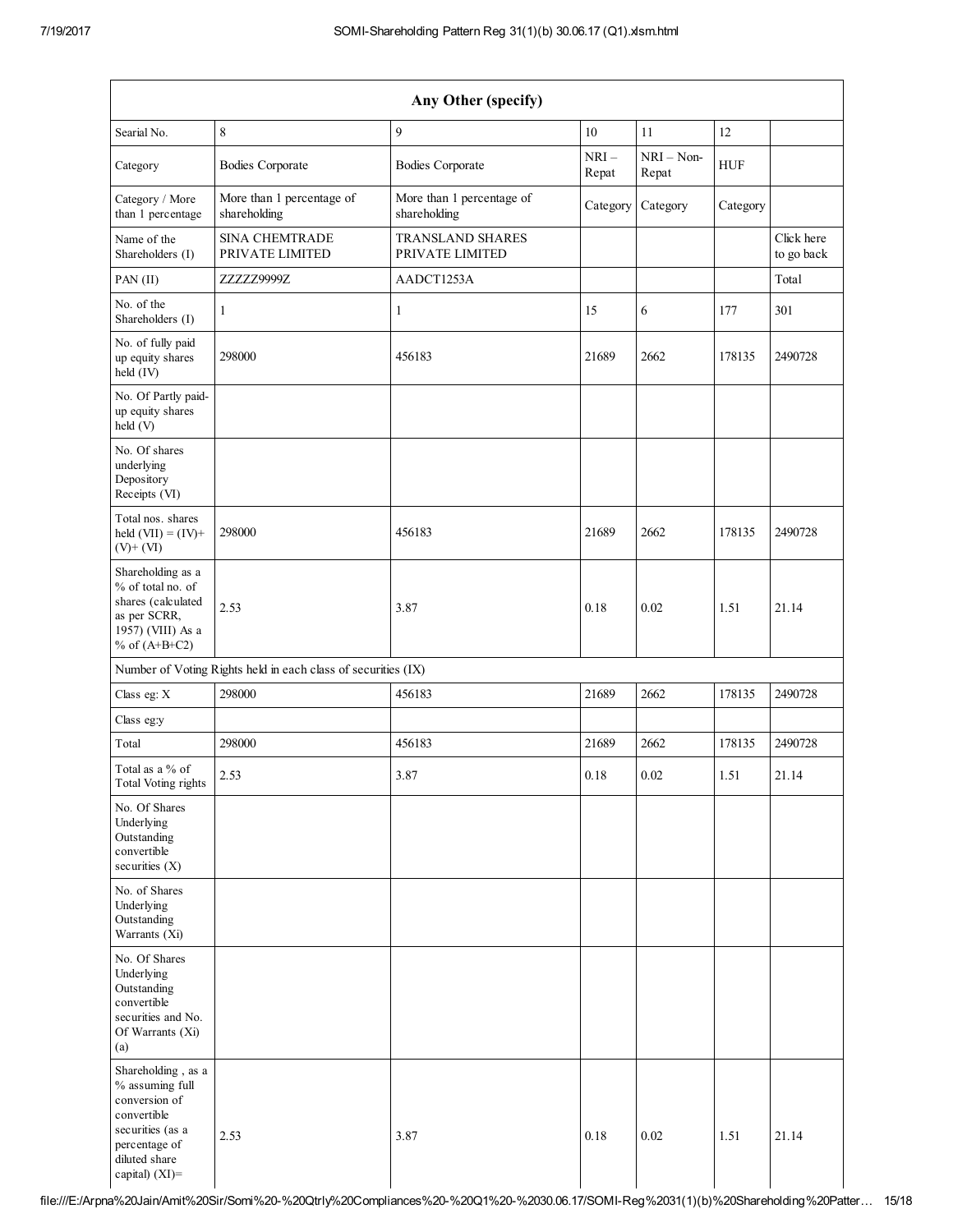| (VII)+(X) As a %<br>of $(A+B+C2)$                                    |                        |        |       |      |        |         |
|----------------------------------------------------------------------|------------------------|--------|-------|------|--------|---------|
| Number of Locked in shares (XII)                                     |                        |        |       |      |        |         |
| No. $(a)$                                                            |                        |        |       |      |        |         |
| As a % of total<br>Shares held (b)                                   |                        |        |       |      |        |         |
| Number of equity<br>shares held in<br>dematerialized<br>form $(XIV)$ | 0                      | 456183 | 21689 | 2662 | 178135 | 1668728 |
| Reason for not providing PAN                                         |                        |        |       |      |        |         |
| Reason for not<br>providing PAN                                      | Textual Information(3) |        |       |      |        |         |